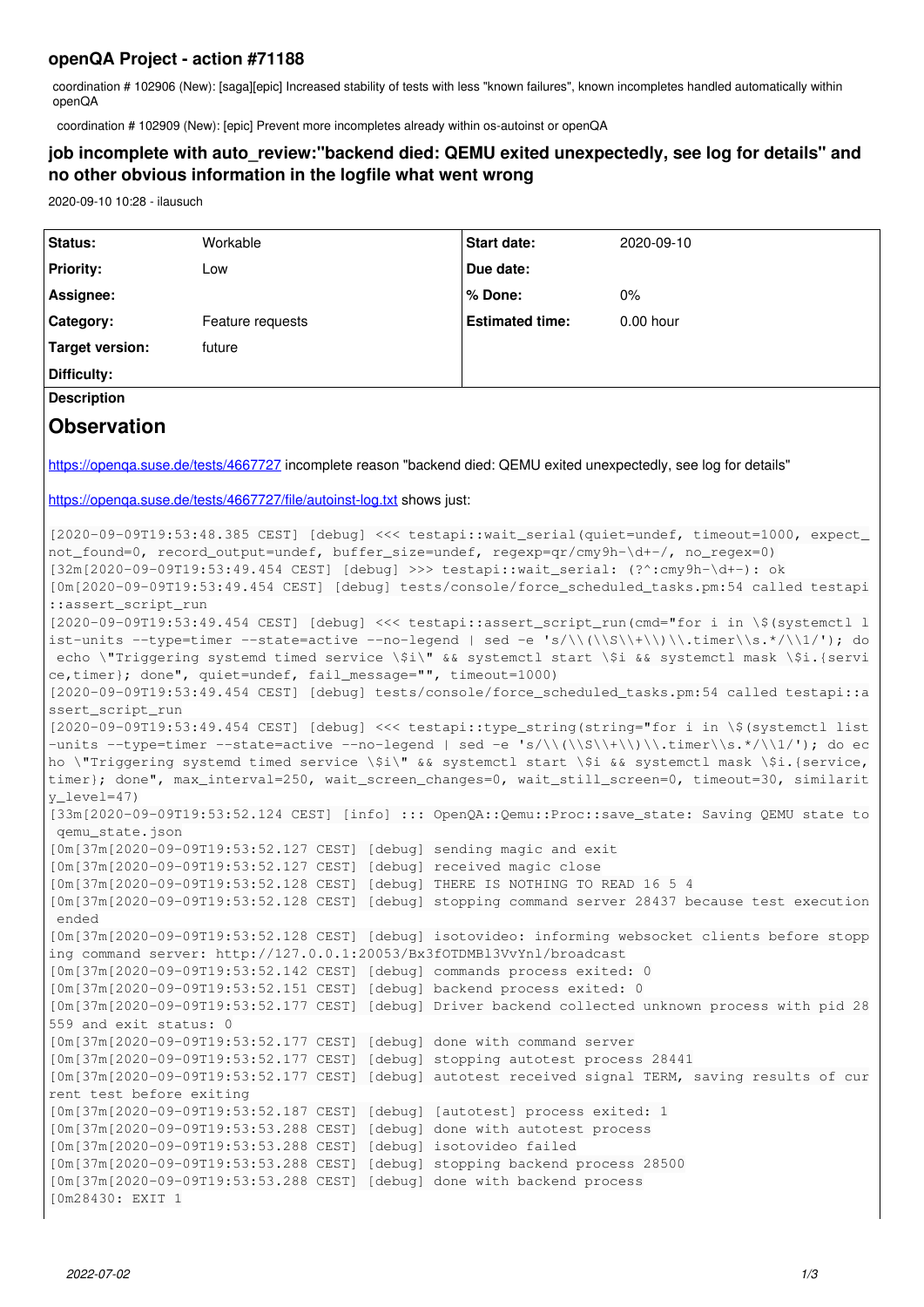```
[2020-09-09T19:53:53.0361 CEST] [info] [pid:1576] Isotovideo exit status: 1
[2020-09-09T19:53:53.0387 CEST] [info] [pid:1576] +++ worker notes +++
[2020-09-09T19:53:53.0387 CEST] [info] [pid:1576] End time: 2020-09-09 17:53:53
[2020-09-09T19:53:53.0387 CEST] [info] [pid:1576] Result: died
[2020-09-09T19:53:53.0393 CEST] [info] [pid:37797] Uploading logs_from_installation_system-y2logs.
tar.bz2
[2020-09-09T19:54:22.0706 CEST] [info] [pid:37797] Uploading video.ogv
[2020-09-09T19:59:29.0220 CEST] [info] [pid:37797] Uploading vars.json
[2020-09-09T19:59:29.0786 CEST] [info] [pid:37797] Uploading autoinst-log.txt
```
## **Steps to reproduce**

Find jobs referencing this ticket with the help of https://raw.githubusercontent.com/os-autoinst/scripts/master/openga-query-for-job-label for example to look for this ticket call openqa-query-for-job-label poo#71188

# **Acceptance criteria**

**AC1:** A user better understands what could have gone wrong and the next step is clear what to do

# **Suggestions**

- Regardless of what happened maybe just restarting would have helped
- Check if there is any information on the worker host for this time

### **Related issues:**

Related to openQA Project - action #75091: incomplete jobs with one of the is... **New 2020-10-22**

### **History**

#### **#1 - 2020-09-10 13:07 - okurz**

*- Subject changed from job incomplete with "backend died: QEMU exited unexpectedly, see log for details" to job incomplete with "backend died: QEMU exited unexpectedly, see log for details" and no other obvious information in the logfile what went wrong*

- *Description updated*
- *Category set to Feature requests*
- *Status changed from New to Workable*
- *Priority changed from Normal to Low*
- *Target version set to future*

this was found by<https://gitlab.suse.de/openqa/auto-review/pipelines>when ilausuch reviewed this together with me. I asked him to create the ticket initially. I have now extended the description but I think it is unlikely we will be able to do much here. Also it seems that this problem does not happen often or has any high impact given that this time it was only one job and we did not see others failing with the same issue in before so far.

#### **#2 - 2020-09-11 09:34 - Xiaojing\_liu**

*- Subject changed from job incomplete with "backend died: QEMU exited unexpectedly, see log for details" and no other obvious information in the logfile what went wrong to job incomplete with auto\_review:"backend died: QEMU exited unexpectedly, see log for details" and no other obvious information in the logfile what went wrong*

#### **#3 - 2020-10-17 21:47 - okurz**

*- Target version changed from future to Ready*

https://gitlab.suse.de/openga/auto-review/-/jobs/271952#L45 shows that we had this recently 17 times in the last 24h on osd, so we should not ignore this for long but plan it as part of our backlog.

#### **#4 - 2020-10-22 10:09 - okurz**

*- Related to action #75091: incomplete jobs with one of the isotovideo sub-processes receiving a signal and just terminating, no clue why or who/what triggered the termination added*

#### **#5 - 2020-11-21 16:02 - okurz**

- *Description updated*
- *Parent task set to #62420*